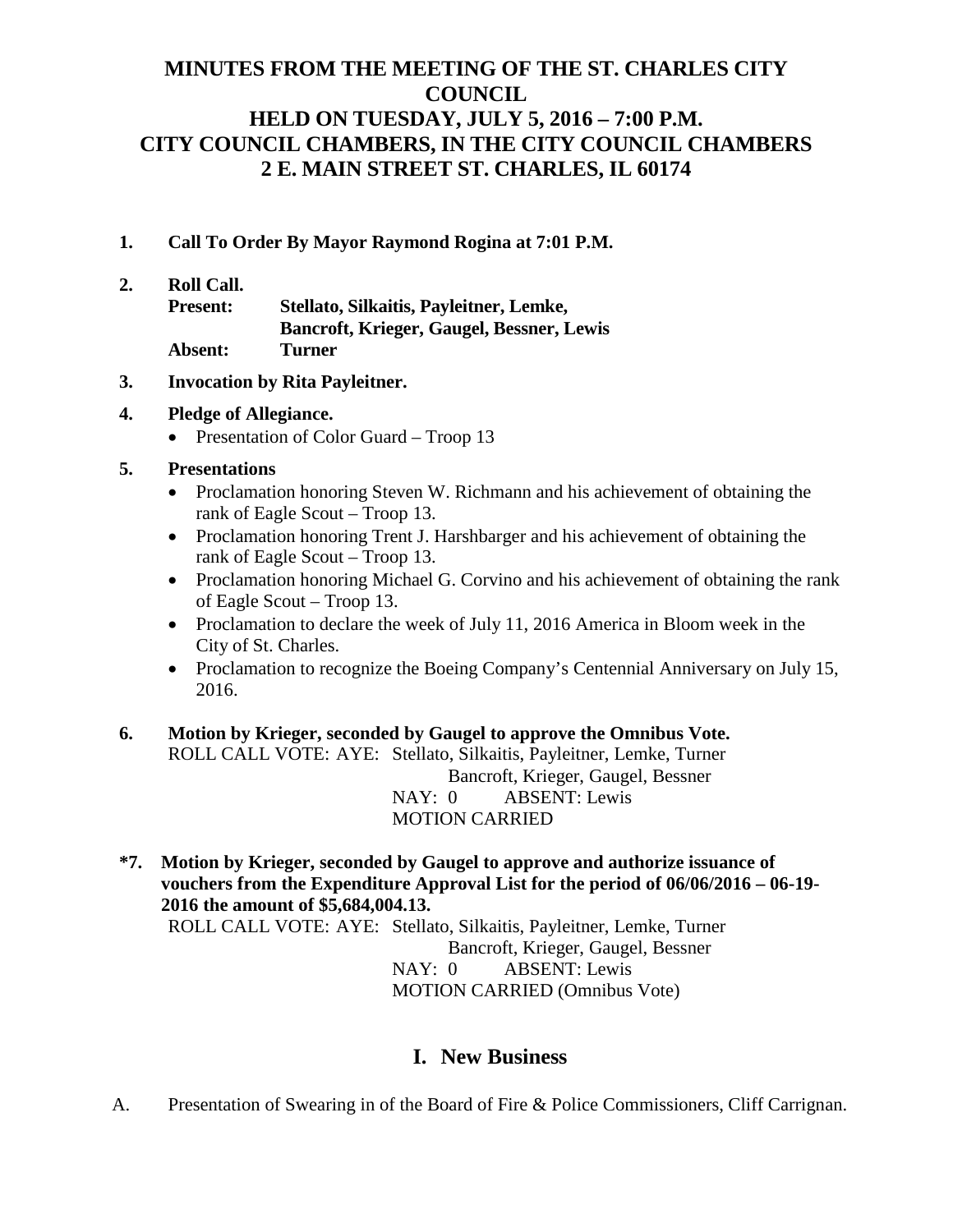July 5, 2016 City Council Meeting Page 2

# **II. Committee Reports**

#### **A. Government Operations**

\*1. Motion by Krieger, seconded by Gaugel to approve **Funds Transfer Resolution 2016-T-3** Authorizing Budgeted Transfers in the Aggregate Amount of \$861,258.00 for Capital Projects Funds for FY15/16. ROLL CALL VOTE: AYE: Stellato, Silkaitis, Payleitner, Lemke, Turner

Bancroft, Krieger, Gaugel, Bessner

NAY: 0 ABSENT: Lewis

MOTION CARRIED (Omnibus Vote)

\*2. Motion by Krieger, seconded by Gaugel to approve **Funds Transfer Resolution 2016-T-4** Authorizing Budgeted Transfers in the Aggregate Amount of \$1,363,084.21 for Debt Service Payments and Miscellaneous Transfers for FY16/17. ROLL CALL VOTE: AYE: Stellato, Silkaitis, Payleitner, Lemke, Turner

Bancroft, Krieger, Gaugel, Bessner

NAY: 0 ABSENT: Lewis

MOTION CARRIED (Omnibus Vote)

3. Motion by Stellato, seconded by Turner to approve a Class E-2 Temporary Liquor License for a series of six (6) events to be held at Riverside Avenue (Walnut & Second Avenues) for St. Charles Cruise Nites sponsored by the St. Charles Chamber of Commerce. The requested dates are: July 19  $& 26$ , and August 2, 9, 16, and 23 from 5:00 pm  $-$  8:00pm. The Finery & Blacksmith Bar will be the local business licensee providing the alcohol.

ROLL CALL VOTE: AYE: Stellato, Silkaitis, Payleitner, Lemke, Turner

Bancroft, Gaugel, Bessner

NAY: Krieger ABSENT: Lewis

# MOTION CARRIED

\*4. Motion by Krieger, seconded by Gaugel to approve an Ordinance 2016-M-31 Amending Title 5 "Business Licenses and Regulations", Chapter 5.20 "Massage Establishments", Sections 5.20.010 "Definitions", 5.20.080(B), "Issuance and Denial of Licenses", 5.20.110 "Conditions and Restrictions of Licenses", 5.20.170 "Notice" and 5.20.180(C) "Revocation or Suspension of Licenses" of the St. Charles Municipal Code. ROLL CALL VOTE: AYE: Stellato, Silkaitis, Payleitner, Lemke, Turner

Bancroft, Krieger, Gaugel, Bessner

NAY: 0 ABSENT: Lewis MOTION CARRIED (Omnibus Vote)

\*5. Motion by Krieger, seconded by Gaugel to approve a Resolution 2016-76 Authorizing the City Administrator to Execute a License Agreement By and Between the City of St. Charles and the Downtown St. Charles Partnership. ROLL CALL VOTE: AYE: Stellato, Silkaitis, Payleitner, Lemke, Turner

Bancroft, Krieger, Gaugel, Bessner

NAY: 0 ABSENT: Lewis

MOTION CARRIED (Omnibus Vote)

\*6. Motion by Krieger, seconded by Gaugel to accept and place on file minutes of the June 20, 2016 Government Operations Committee meeting.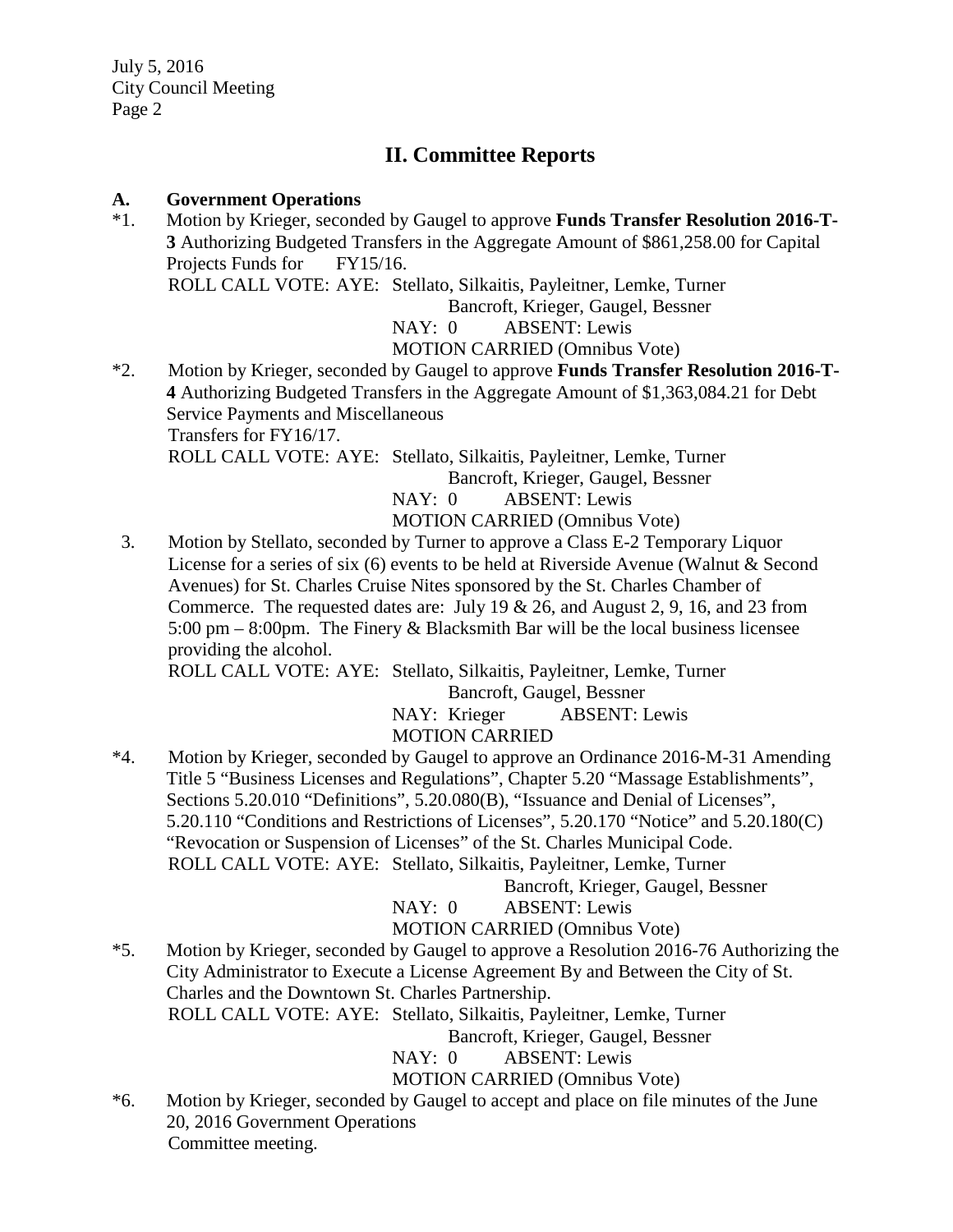July 5, 2016 City Council Meeting Page 3

> ROLL CALL VOTE: AYE: Stellato, Silkaitis, Payleitner, Lemke, Turner Bancroft, Krieger, Gaugel, Bessner NAY: 0 ABSENT: Lewis MOTION CARRIED (Omnibus Vote)

#### **B. Government Services**

\*1. Motion by Krieger, seconded by Gaugel to approve the Use of Amplification Equipment for the St. Charles North High School Homecoming Parade on Friday, September 9, 2016.

ROLL CALL VOTE: AYE: Stellato, Silkaitis, Payleitner, Lemke, Turner

Bancroft, Krieger, Gaugel, Bessner

NAY: 0 ABSENT: Lewis

# MOTION CARRIED (Omnibus Vote)

\*2. Motion by Krieger, seconded by Gaugel to approve the Closures of Parking Lot "B" for the St. Charles North High School Homecoming Parade on Friday, September 9, 2016 and St. Charles East High School Homecoming Parade on Friday, September 20, 2016. ROLL CALL VOTE: AYE: Stellato, Silkaitis, Payleitner, Lemke, Turner

Bancroft, Krieger, Gaugel, Bessner

NAY: 0 ABSENT: Lewis

#### MOTION CARRIED (Omnibus Vote)

\*3. Motion by Krieger, seconded by Gaugel to approve a **Resolution 2016-77** Requesting the Closure of Routes 64 and 31 for the St. Charles East and North High School Homecoming Parades.

ROLL CALL VOTE: AYE: Stellato, Silkaitis, Payleitner, Lemke, Turner

Bancroft, Krieger, Gaugel, Bessner

NAY: 0 ABSENT: Lewis

MOTION CARRIED (Omnibus Vote)

\*4. Motion by Krieger, seconded by Gaugel to approve the Use of Amplification Equipment for Vet Fest 2016 at Fox River Harley Davidson. ROLL CALL VOTE: AYE: Stellato, Silkaitis, Payleitner, Lemke, Turner

Bancroft, Krieger, Gaugel, Bessner

NAY: 0 ABSENT: Lewis

MOTION CARRIED (Omnibus Vote)

5. Motion by Turner, seconded by Lemke to approve a Class E-2 Liquor License for Vet Fest 2016 at Fox River Harley Davidson.

ROLL CALL VOTE: AYE: Stellato, Silkaitis, Payleitner, Lemke, Turner

Bancroft, Gaugel, Bessner

NAY: Krieger ABSENT: Lewis

# MOTION CARRIED

- 6. Motion by Turner, seconded by Bancroft to approve a **Resolution 2016-78** Authorizing the Mayor and City Clerk of the City of St. Charles to Execute a Non-Exclusive License Agreement with St. Charles Rowing Club for the Installation of a Floating Dock on the Fox River.
- \*7. Motion by Krieger, seconded by Gaugel to approve a **Resolution 2016-79** Authorizing the Mayor and City Clerk of the City of St. Charles to award the Bid for the Purchase of Water Treatment Salt to Compass Minerals Inc.

ROLL CALL VOTE: AYE: Stellato, Payleitner, Lemke, Turner Bancroft, Krieger, Gaugel, Bessner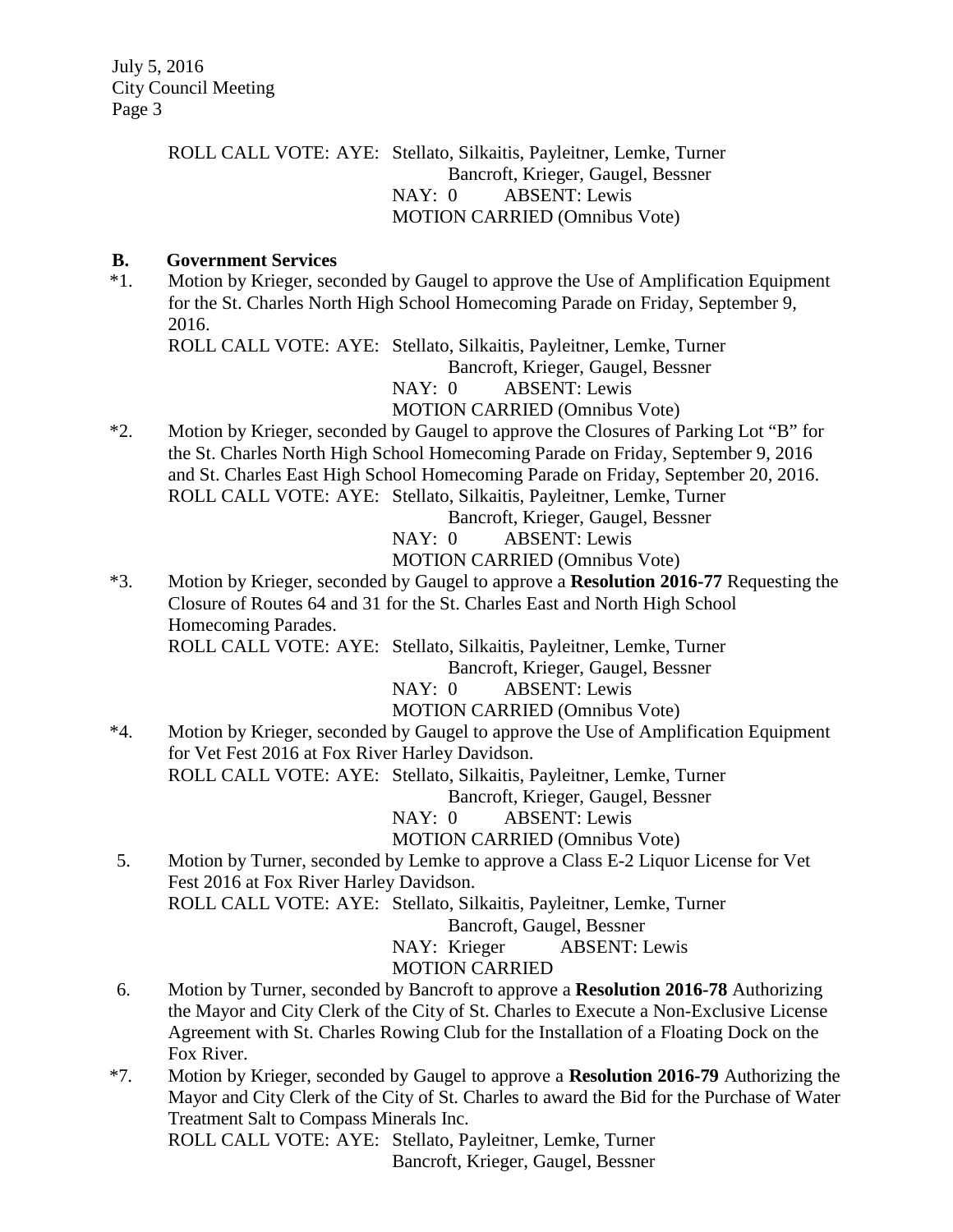#### NAY: Silkaitis ABSENT: Lewis MOTION CARRIED

\*8. Motion by Krieger, seconded by Gaugel to waive the formal bid procedure and approve a **Resolution 2016-80** Authorizing the Mayor and City Clerk of the City of St. Charles to award Purchase Order for Media Replacement at Well 13 to All Services Contracting Corporation.

ROLL CALL VOTE: AYE: Stellato, Silkaitis, Payleitner, Lemke, Turner

Bancroft, Krieger, Gaugel, Bessner

NAY: 0 ABSENT: Lewis

MOTION CARRIED (Omnibus Vote)

\*9. Motion by Krieger, seconded by Gaugel to approve a **Resolution 2016-81** Authorizing the Mayor and City Clerk of the City of St. Charles to approve a Purchase Order for Emergency Repairs at Well 9 to Layne Christensen.

ROLL CALL VOTE: AYE: Stellato, Silkaitis, Payleitner, Lemke, Turner

Bancroft, Krieger, Gaugel, Bessner

NAY: 0 ABSENT: Lewis

MOTION CARRIED (Omnibus Vote)

\*10. Motion by Krieger, seconded by Gaugel to approve a **Resolution 2016-82** Authorizing the Mayor and City Clerk of the City of St. Charles to award the Bid for Construction of the Cable Storage Building to Lite Construction.

ROLL CALL VOTE: AYE: Stellato, Silkaitis, Payleitner, Lemke, Turner

Bancroft, Krieger, Gaugel, Bessner

NAY: 0 ABSENT: Lewis

MOTION CARRIED (Omnibus Vote)

\*11. Motion by Krieger, seconded by Gaugel to approve a **Resolution 2016-83** Authorizing the Mayor and City Clerk of the City of St. Charles to award the Bid for Legacy Substation 35kV Switchgear to G&W Electric.

ROLL CALL VOTE: AYE: Stellato, Silkaitis, Payleitner, Lemke, Turner

Bancroft, Krieger, Gaugel, Bessner

NAY: 0 ABSENT: Lewis

MOTION CARRIED (Omnibus Vote)

\*12. Motion by Krieger, seconded by Gaugel to approve a **Resolution 2016-84**Authorizing the Mayor and City Clerk of the City of St. Charles to award the Bid for the Purchase of Mobile Column Lifts to Rack 'M Up Distributors, Inc. ROLL CALL VOTE: AYE: Stellato, Silkaitis, Payleitner, Lemke, Turner Bancroft, Krieger, Gaugel, Bessner

NAY: 0 ABSENT: Lewis

MOTION CARRIED (Omnibus Vote)

- **C. Planning and Development** None
- **D. No Executive Session**
- **E. Additional Items from Mayor, Council, Staff, or Citizens**
	- **Mayor Rogina** Commended the AIB group and the wonderful volunterrism in the City of St. Charles.